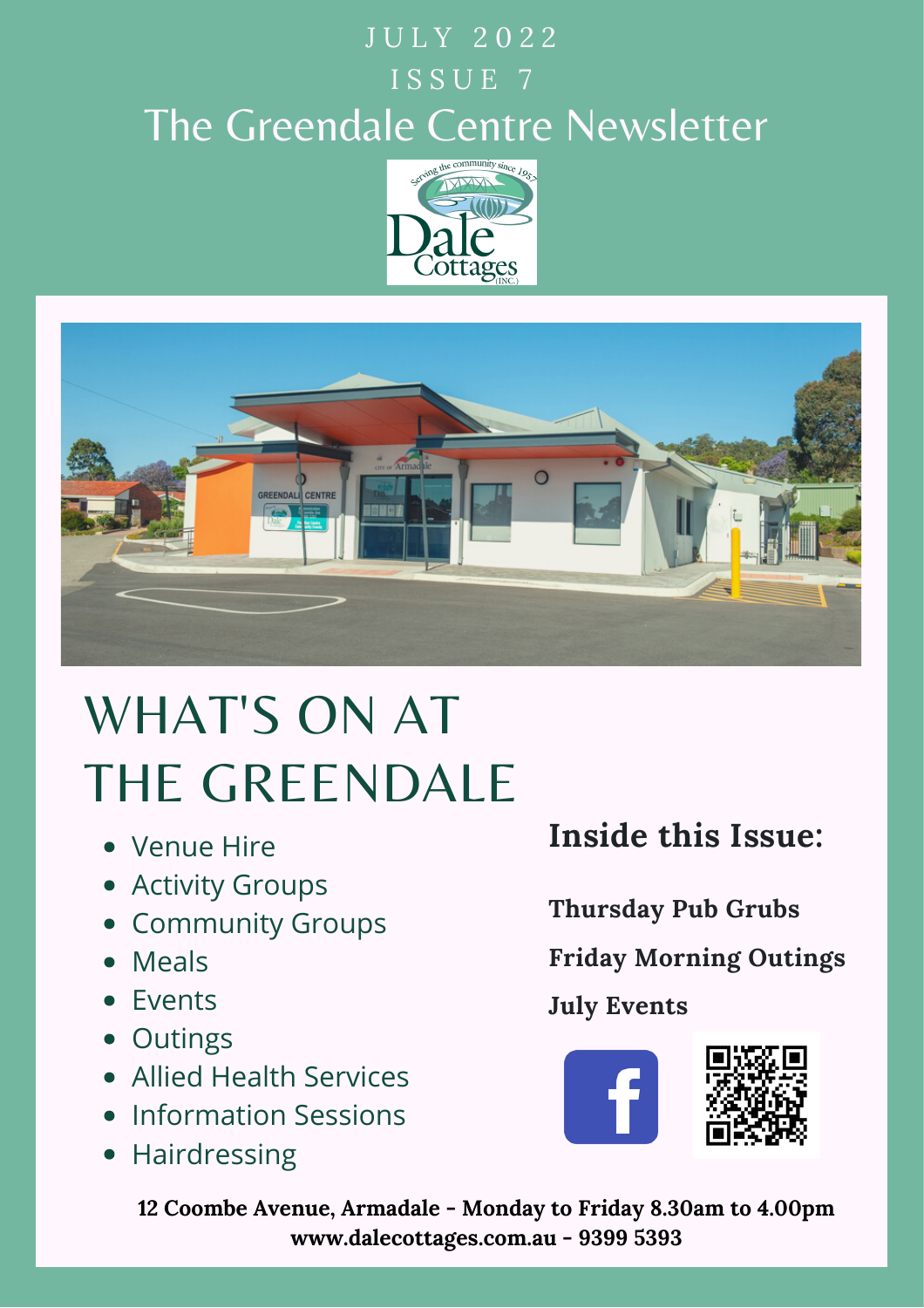

**CHRISTMAS** IN JULY LUNCHEON



**Wednesday 20th July 2022 Beautiful two course Christmas Dinner with all the trimmings. Drink on arrival, raffles and lucky door prizes. Entertainment and lots of fun.**

> **The Greendale Centre Hall 12 Coombe Avenue, Armadale 11.30am**

**Tickets \$25.00 per person Bookings at the Greendale Centre 9399 5393 or via website www.dalecottages.com.au**

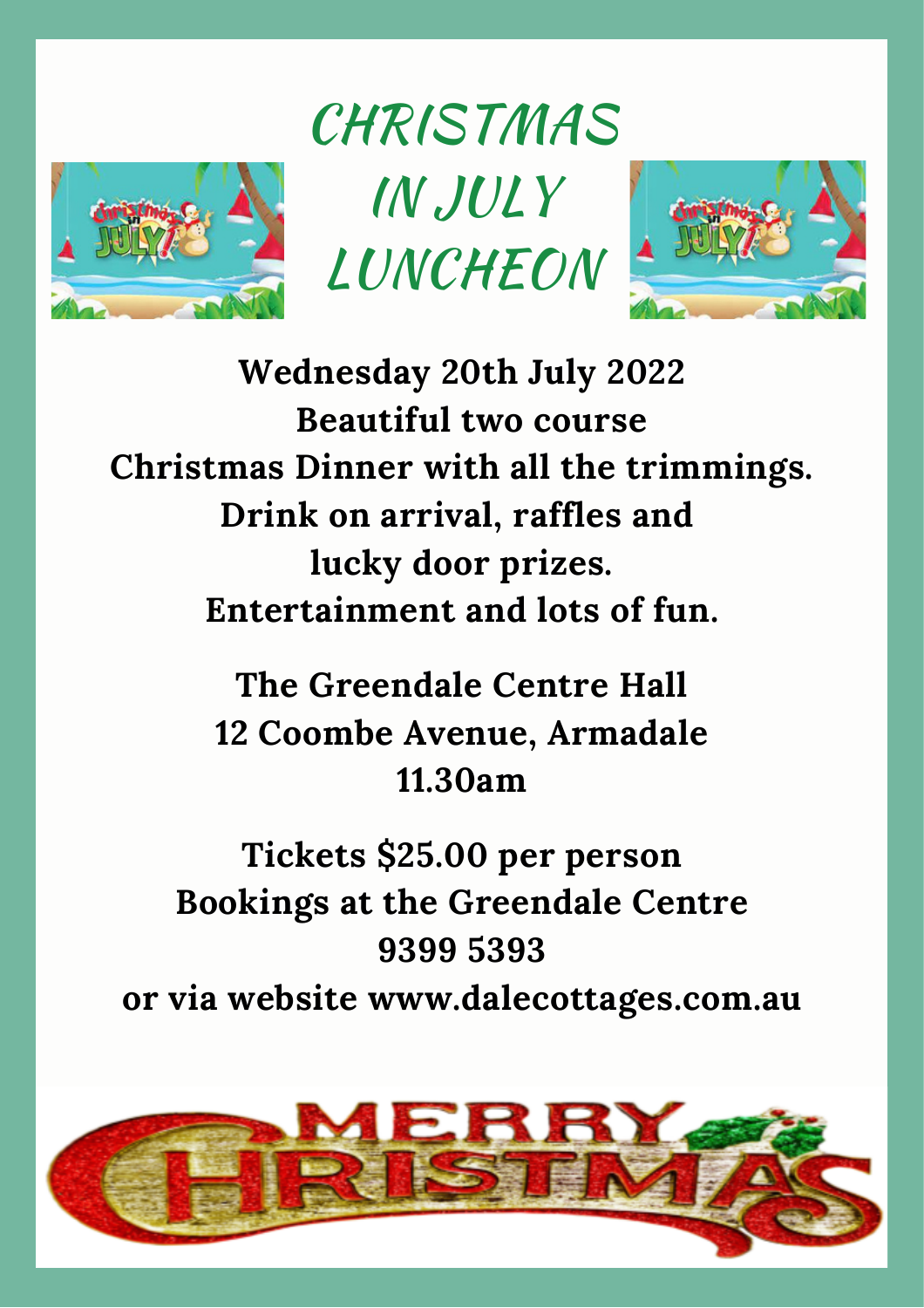## **BORN ON THE 4TH JULY LUNCHEON**

**Monday 4th July 2022**

**"Gary Lynn does Sinatra" Beautiful two course American themed luncheon Raffles, Lucky door prize, entertainment. Drink on arrival.**

**Greendale Centre Hall Doors open 11.30am**

**12 Coombe Avenue Armadale Tickets \$20.00**

**Book at the Greendale Centre 9399 5393 or via website www.dalecottages.com.au**

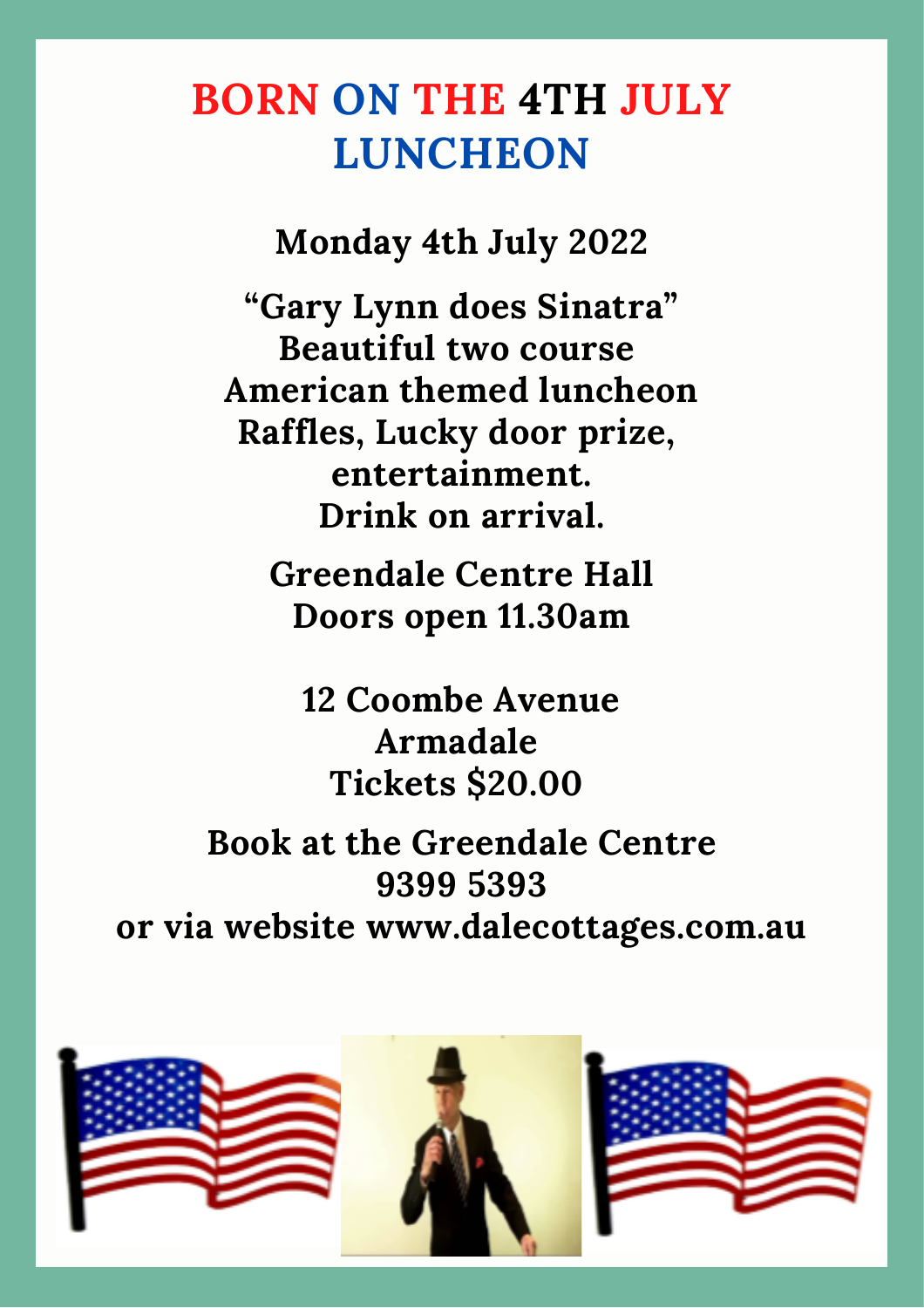#### **THURSDAY PUB GRUB**

**7th July 2022** The Karalee on Preston Como

**14th July 2022** The Camfield Burswood

**21st July 2022** Pasta in The Valley Swan Valley



Thursday Pub Grub will leave the Greendale Centre at 11.30am and return approx. 3.00pm. Cost is \$15.00 and you are required to purchase your own meal and/or refreshments.

#### **FRIDAY MORNING OUTING**

#### **8th July 2022**

Golden Ponds & Amaze Miniature Village Tour 2022

Cost \$30.00 incl. morning tea (See next page for more details)

#### **22 July 2022**

Gravity Discovery Centre Mandurah for lunch Cost \$30.00 (see next page for more details).



. **Friday morning outings will leave from the Greendale Centre, and will return approximately 4.00pm, (return time may vary due to activity and/or distance travelled). You are required to purchase your lunch and/or refreshments. Covid-19 Restrictions Apply.**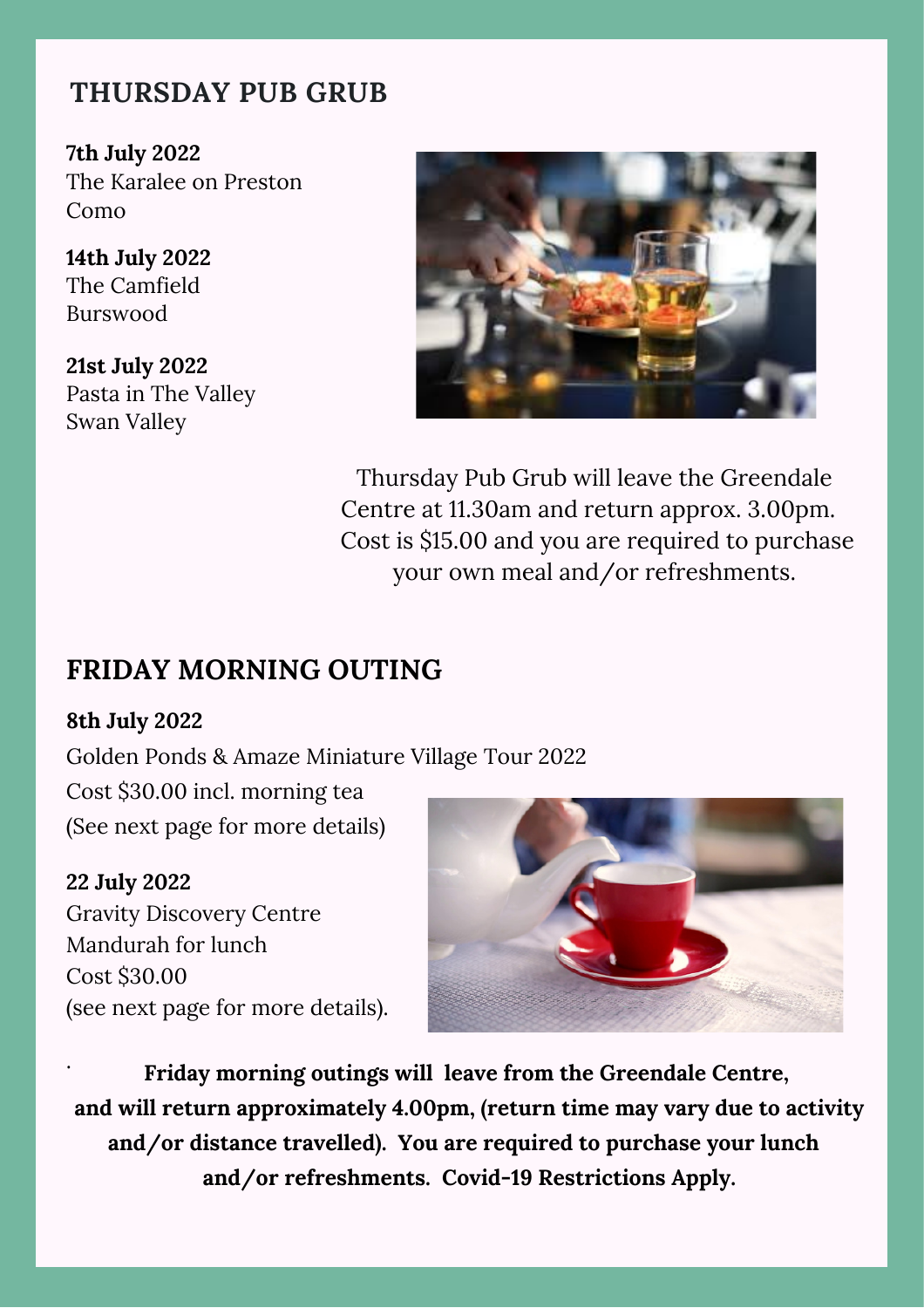# **Golden Ponds & Amaze Miniature Village Tour 2022**

### **Friday 8th July 2022**

**The bus will depart from the Greendale Centre at 9am. The Bus will head down to Golden Ponds for morning tea and a chance to explore the beautiful grounds.**

**Next stop will be Amaze Miniature Village Mandurah. After a tour of the village it will be off to Dolphin Quay markets and time for some lunch.**

**On the way home a quick stop or two at the Port Kennedy's Op Shops to finish of the tour. Cost is \$30.00 which includes entry to Amaze Miniature Village.**

> **Bookings at the Greendale Centre 9399 5393**

# **Gravity Discovery Centre**

### **Friday 22nd July 2022**

**Our July outing will be to The Gravity Discovery Centre morning tea and tour will be provided on arrival. On Conclusion of the tour you will head into Gingin Historic Railway for lunch and a browse. Next stop will be Muchea for some farm gate stops for fresh produce, On our final leg of the journey you will stop in the Swan Valley for ice cream and coffee.**

**BUS DEPARTS THE GREENDALE CENTRE 8.30AM Cost is \$35.00, which includes your entry to the GDC and morning tea. You are required to purchase your own lunch and other refreshments.**

**Bookings at the Greendale Centre, by phoning 9399 5393 or via website www.dalecottages.com.au**